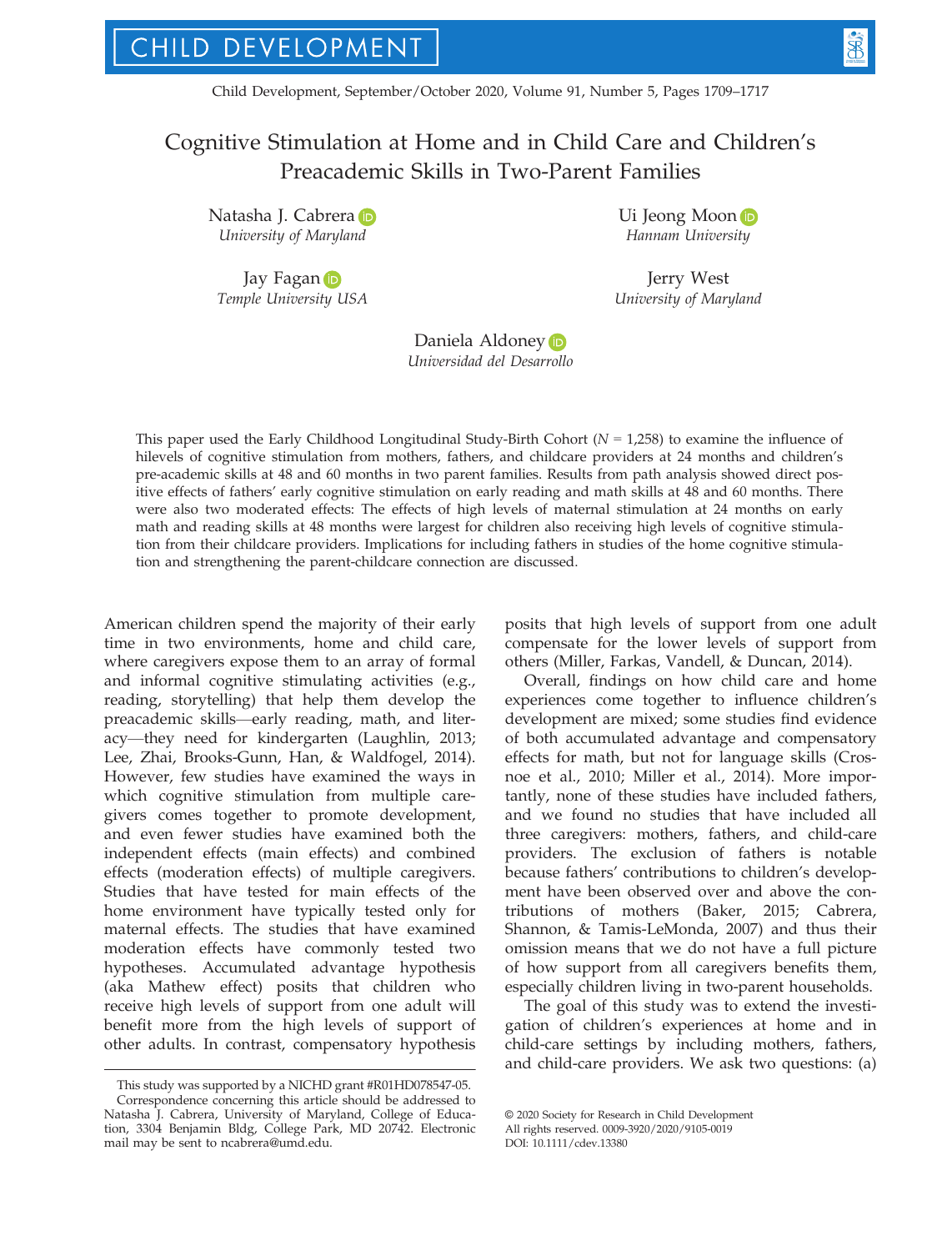does the cognitive stimulation children receive at 24 months from each of their caregivers have an independent effect on their preacademic skills at 48 and 60 months, and for which outcomes (main effects hypothesis)? (b) are there home (Mothers  $\times$  Fathers) and home and child care (Child Care  $\times$  Mothers and Child Care  $\times$  Fathers) moderation effects of early cognitive stimulation on preacademic skills at 48 and 60 months (accumulated advantage and compensatory hypotheses).

We use a subsample of the Early Childhood Longitudinal Study-Birth Cohort (ECLS-B) and select children who resided with both parents and were in some form of child care at 24 and 48 months. ECLS-B is one of only a few national studies that collected data from mothers, fathers, and children's child-care providers.

# Theoretical Framework

Bioecological system models provide the overarching conceptual framework for this study (Bronfenbrenner & Morris, 1998, 2006). Process, the core of the ecological model, is defined as interactions between individuals and their environment—proximal processes—that directly support skill development across multiple domains. Bronfenbrenner defines person–environment interrelations in terms of micro-, meso-, exo-, and macrosystems. The microsystem is relevant to the current investigation because it defines children's socialization contexts home and child-care settings—where they interact with their caregivers in ways that help them master the skills necessary to succeed in school (Sheridan, Knoche, Edwards, Bovaird, & Kevin, 2010). In this study, we examine whether differences in children's preacademic skills can be partially explained by their early experiences in these settings. Consistent with Bronfenbrenner's injunction to measure the complexity of social contexts, in this study the family includes mothers and fathers and are expected to have main and moderation effects.

The bioecological system model has focused on main effects and does not predict how interactions among caregivers would affect children's outcomes (Bronfenbrenner & Morris, 2006). In recent years, researchers have tested two possible hypotheses. The accumulated advantage hypothesis posits that people benefit more from certain situations when they bring more to those situations (Scales & Leffert, 1999). Children benefit more from the cognitive stimulation they receive in child-care settings when they are better prepared to capitalize on the learning experiences having received high levels of stimulation at home. In contrast, the compensatory hypothesis posits that high levels of cognitive stimulation from a caregiver will protect children from the negative effects of low levels of cognitive stimulation from the other caregiver. Support for this hypothesis comes from studies that show that participation in Head Start boosted early math skills the most for children receiving low parental preacademic stimulation (Miller et al., 2014).

# Home and Child-Care Cognitive Stimulation and Preacademic Skills Development

Parenting practices and formal and informal activities (e.g., reading a book, telling stories, or singing) provide children with preacademic cognitive stimulation and expose them to language-rich experiences, including vocabulary, the structure of a story, and syntax that are significant predictors of young children's preacademic skills (e.g., Bakermans-Kranenburg, van IJzendoorn, & Bradley, 2005; Gardner-Neblett, Pungello, & Iruka, 2012; Zucker, Cabell, Justice, Pentimonti, & Kaderavek, 2013). These activities also expose children to discussions about numbers, quantity, and concepts such as counting and naming shapes, which predict math skills (Anders et al., 2012; Miller et al., 2014). Overall, these studies offer evidence of main effects between children's participation in cognitive stimulating activities at home during the early years and their early reading, language, and math skills (Baker, 2013, 2015; Farver, Xu, Lonigan, & Eppe, 2013; Leffel & Suskind, 2013; Malin, Cabrera, & Rowe, 2014; Miller et al., 2014; Mol, Bus, & De Jong, 2008).

Multiple studies have also documented main effects of cognitive stimulating activities in childcare settings on children's skills. Children in childcare settings who participate in high levels of cognitive stimulating such as reading, telling stories have stronger preacademic skills than children who participate in these activities less frequently (Belsky et al., 2007; Howes et al., 2008; Loeb, Bridges, Bassok, Fuller, & Rumberger, 2007; Love et al., 2003; Mol et al., 2008; NICHD Early Child Care Research Network & Duncan, 2003).

# Potential Moderation Effects of Home and Child-Care Environments

Relatively few studies have examined the interactive effects—accumulated advantage or compensatory—of the cognitive stimulation children receive at home and in child care (e.g., Weigel,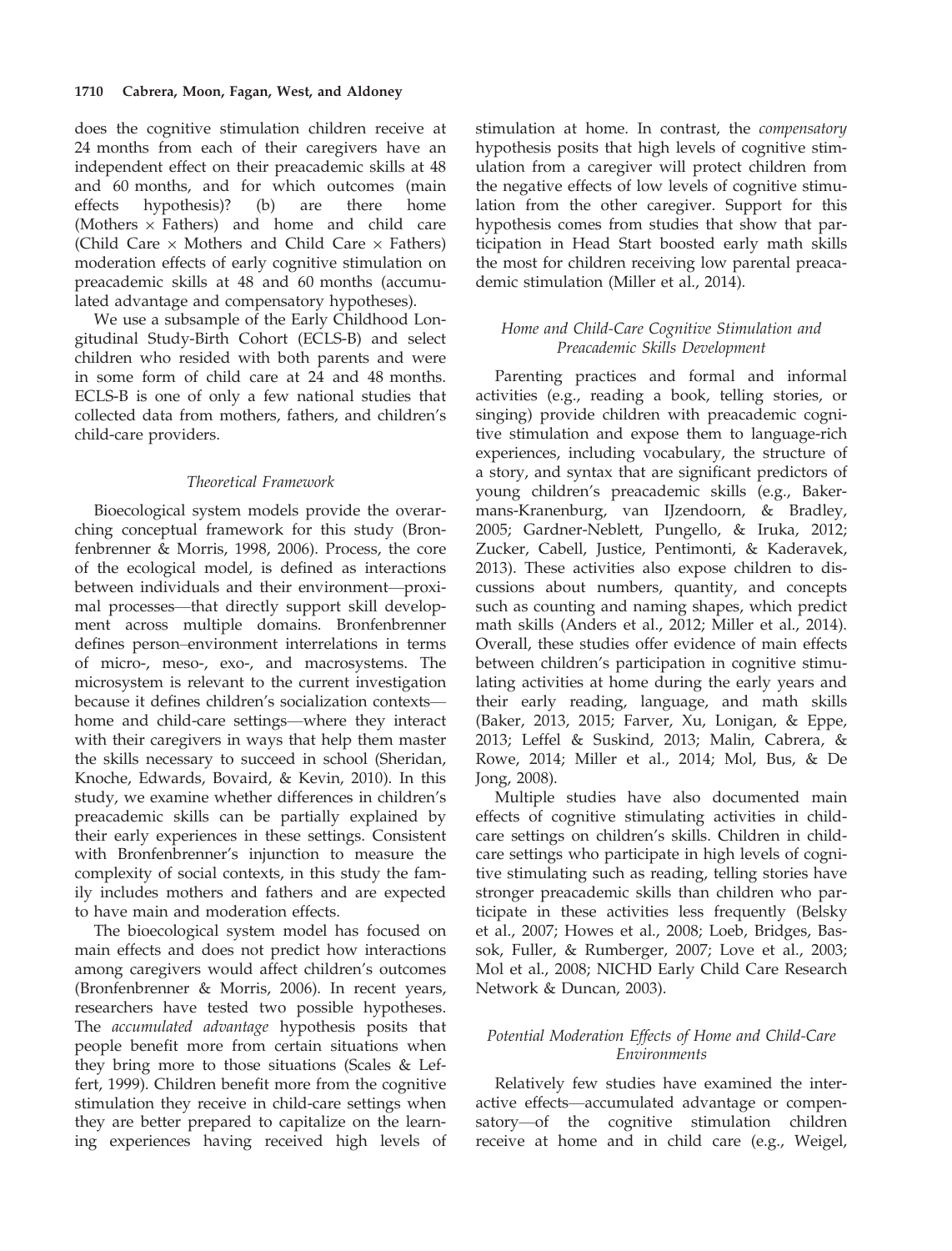Martin, & Bennet, 2005). In support of the accumulated advantage hypothesis, Crosnoe et al. (2010) found that children in the SEECYD data set who experienced cognitive stimulation in multiple settings (home, child care, and first grade) had higher rates of learning from Grades 1 to 5 than their peers, but only when one of these settings was the home. Children scored higher on math and reading when they were consistently stimulated at home and in child care and they also scored higher on reading when they were consistently stimulated in all three settings (accumulated advantage hypothesis).

Studies that have tested the compensatory hypothesis have examined how high levels of cognitive stimulation low-income children receive in child-care settings compensates for the low levels of cognitive stimulation many receive at home. Bradley, McKelvey, and Whiteside-Mansell (2011) found larger compensatory effects of Early Head Start (EHS) on cognitive skills at 36 months and the WJ Letter-Word test at 60 months for children from homes low in cognitive stimulation at 14 months. In contrast, Miller et al. (2014) found the largest compensatory effects of 1 year of HS for children receiving low maternal preacademic stimulation, but only for math. In one of the few studies to include fathers and to test interaction effects between parents, Martin, Ryan, and Brooks-Gunn (2010) found larger benefits of fathers' high levels of cognitive stimulation on children's academic and social outcomes only with lower levels of mothers' cognitive stimulation, a compensatory effect (Martin et al., 2010).

Bioecological theory predicts that proximal processes vary systematically contingent on the developmental outcome. Bradley et al. (2011) found that for cognitive skills, participation in EHS literacy activities compensated for low levels of maternal stimulation. For math, Crosnoe et al. (2010) found accumulated advantage effects, but Miller et al. (2014) found that participation in 1 year of HS compensated for low levels of maternal preacademic stimulation at home. And for language skills, Miller et al. (2014) found no evidence for either hypotheses.

Overall, the literature on how home and childcare environments come together to support children's preacademic skills is inconsistent and does not tell a coherent story. Some studies find evidence for accumulated advantage, whereas others find evidence for compensatory effects for the same outcomes. Additionally, the exclusion of fathers from this research raises questions about the effect of cognitive stimulation from mothers and child-care

providers on children's skills if paternal cognitive stimulation were accounted.

## Current Study

We test three hypotheses: (1) Higher levels of cognitive stimulation from each caregiver at 24 months will be positively associated with higher scores on children's preacademic skills at 48 and 60 months (main effects hypothesis); (2) the association between high levels of cognitive stimulation from one caregiver at 24 months and preacademic skills at 48 and 60 months will be stronger when children are exposed to high levels of cognitive stimulation from the other caregiver (accumulated advantage hypothesis); and (3) the negative effect of low levels of cognitive stimulation from one caregiver at 24 months on preacademic skills at 48 and 60 months will be compensated by high levels of cognitive stimulation from other caregivers (compensatory hypothesis).

#### Method

## Data Source

The ECLS-B is a national probability sample of 10,700 children born in 2001 (National Center for Education Statistics, 2005). Data were collected on children's birthdates when they were approximately 9 and 24 months and in 2005 and 2006 when they were approximately 48 and 60 months, respectively. ECLS-B collected data using a variety of methodologies. This study uses data from the in-person parent and telephone child-care provider interviews and resident father self-administered questionnaires at 24 and 48 months and direct child assessment at 24, 48, and 60 months.

#### Analytic Sample

We included in our analytic sample only children who were in some type of child care or preschool arrangement at 24 and 48 months and who resided with their biological mother and father at 9, 24, and 48 months. The final analytic sample size was 1,650. Our sample has a smaller percentage of Black and Hispanic children and a larger percentage of children whose mothers have at least a college education than the full ECLS-B sample (Chernoff, Flanagan, McPhee, & Park, 2007; NICES, n.d.). To protect the confidentiality of ECLS-B participants, all unweighted sample sizes in the text and tables are rounded to the nearest increment of 50.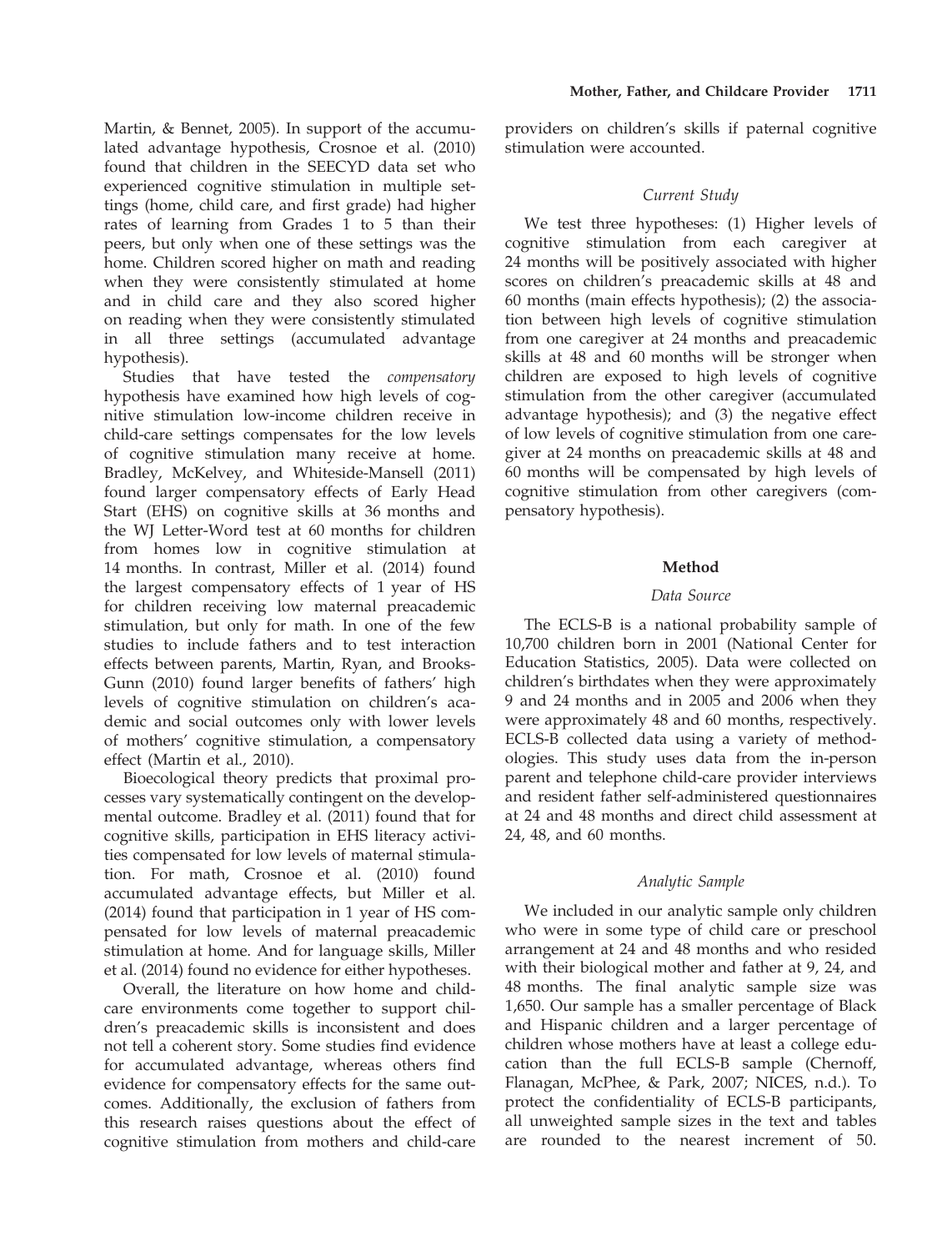Additional details about the ECLS-B sample and our analytic sample can be found in Appendix S1.

#### Measures

#### Dependent Variables

During data collection at 48 and 60 months, trained staff administered a set of one-on-one standardized assessments of children's early preacademic skills.

Early reading skills were assessed with 85 pooled items, including language-based (e.g., receptive vocabulary) and literacy-based (e.g., letter recognition, letter-sound relationships, phonological awareness, and reading comprehension). Using Item Response Theory (IRT) methods the items were put on the same scale that estimates children's overall reading scores (Najarian, Snow, Lennon, & Kinsey, 2010). The mean reading score was 14.11 and 41.55 at 48 and 60 months, respectively (Table 1). For the full sample, reliability  $(\alpha)$  of the IRT-based reading scale scores was .84 and .92 at 48 and 60 months, respectively (Najarian et al., 2010).

Early math skills were assessed with 71 items, including number sense, properties, operations, measurement, geometry, spatial sense, patterns, algebra, and functions. These items were developed for the ECLS-B or selected from the Test of Early Mathematical Ability-3 (Ginsburg & Baroody, 2003) and pooled. Using IRT methods items were placed on the same scale that estimates children's overall math scores at each of the two time points; the mean math scores were 23.77 and 42.63 at 48 and 60 months, respectively (Table 1). For the full sample, reliability  $(\alpha)$  of the IRT-based early math scores was .89 and .92 at 48 and 60 months, respectively (Najarian et al., 2010).

Expressive language was assessed with the Let's Tell Stories subtest of the PreLAS 2000 (Duncan & De Avila, 1998). After two short stories were read, children were asked to retell. Responses were taperecorded, coded, and averaged to create a composite score. The mean score was 2.42 at 48 months and 3.50 at 60 months (Table 1).

# Independent Variables

Mother and father cognitive stimulation was assessed during the 24-month home visit by asking parents: how often in a typical week they read to their child, tell them stories, and sing songs to them on a 4-point Likert scale  $(1 = not at all to 4 = every$ day). These three items have been used as an index

Table 1 Participant Characteristics

|                                           | All    |       |               |
|-------------------------------------------|--------|-------|---------------|
|                                           | $M/\%$ | SD    | Range         |
| Cognitive stimulation                     |        |       |               |
| Mother cog stimulation<br>at 24 months    | 9.43   | 1.92  | $4 - 12$      |
| Father cog stimulation<br>at 24 months    | 7.53   | 2.04  | 3–12          |
| CC cog stimulation at<br>24 months        | 10.04  | 2.18  | 3–12          |
| Children's preacademic skills             |        |       |               |
| Reading skills at<br>48 months            | 14.11  | 7.33  | 5.47-34.84    |
| Math skills at 48 months                  | 23.77  | 7.05  | 4.52-41.55    |
| Expressive language<br>at 48 months       | 2.42   | 1.06  | $0 - 5$       |
| Reading skills at 60 months               | 41.55  | 14.54 | 12.39-82.48   |
| Math skills at 60 months                  | 42.63  | 10.03 | 11.06–69.69   |
| Expressive language                       | 3.50   | 0.82  | $0 - 5$       |
| at 60 months                              |        |       |               |
| Child characteristics                     |        |       |               |
| Gender (male)                             | 53%    |       |               |
| Age in months at 48                       | 52.02  | 3.95  | $44.3 - 65.3$ |
| data collection                           |        |       |               |
| Age in months at 60                       | 64.64  | 3.70  | $56.7 - 73.8$ |
| data collection                           |        |       |               |
| Cognitive ability at<br>24 months (BSF-R) | 129.45 | 11.03 | 93.11–162.85  |
| Kindergarten enrollment                   | 69%    |       |               |
| Ethnicity (Non-Hispanic<br>White)         | 68%    |       |               |
| Home environment                          |        |       |               |
| Mother education level                    |        |       |               |
| College degree or higher                  | 46%    |       |               |
| Number of books at home<br>at 24 months   | 58.40  | 48.70 | $0 - 200$     |
| Household income<br>at 48 months          | 9.85   | 2.54  | $1 - 13$      |
| CC environment                            |        |       |               |
| Changes in the type of child care         |        |       |               |
| Center-based at 24 and<br>48 months       | 26%    |       |               |
| Home-based at 24 and<br>48 months         | 28%    |       |               |
| Any change between<br>24 and 48 months    | 46%    |       |               |
| CC education level at<br>24 months        |        |       |               |
| College degree or higher                  | 49%    |       |               |
| Number of books in cc                     | 55.56  | 86.24 | $0 - 1,000$   |
| at 24 months                              |        |       |               |

Note. Data are weighted;  $CC = child$  care/child-care providers; Cognitive stimulation includes: singing songs, reading, and storytelling at 24 months. BSF-R = Bayley Short Form–research edition.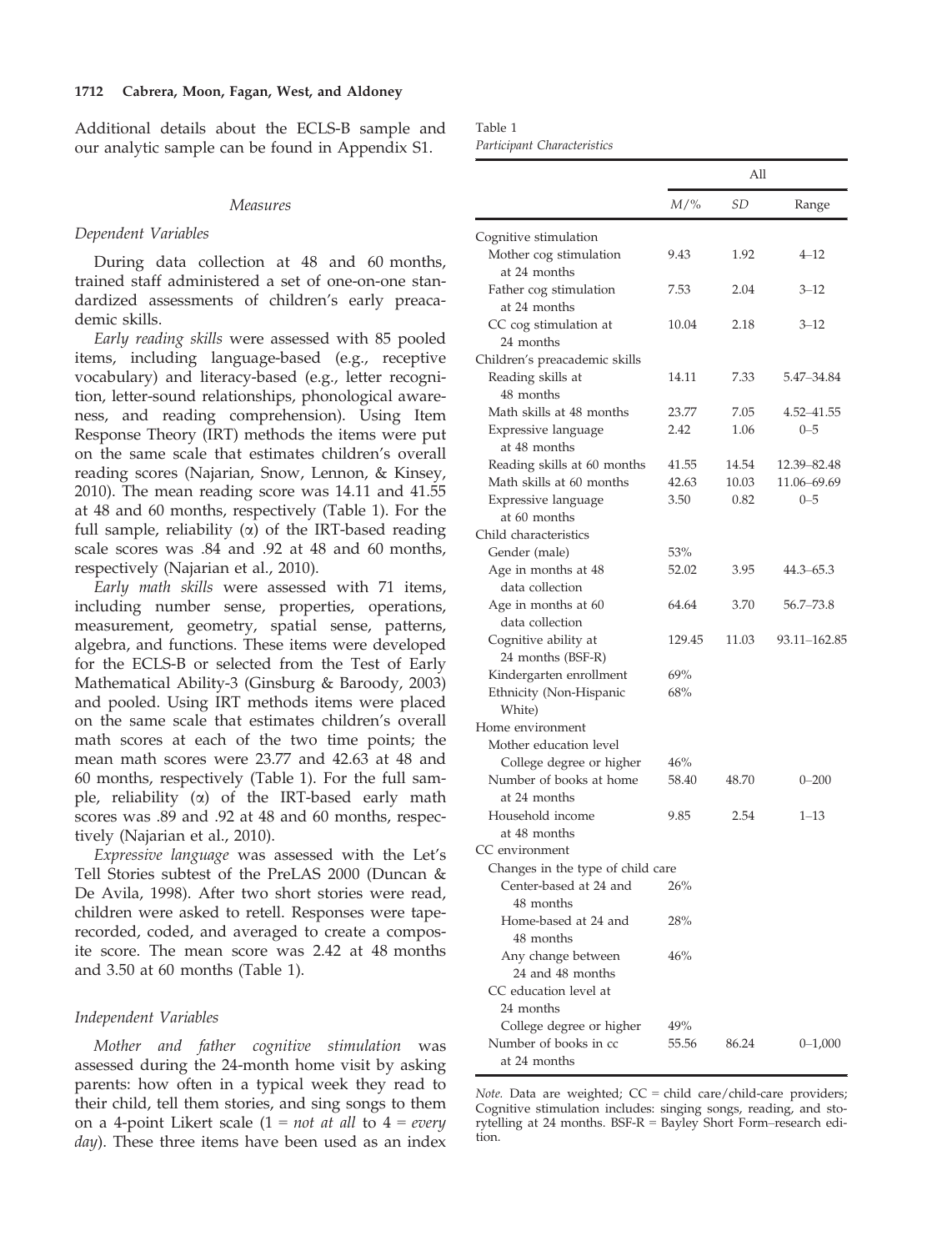of cognitive stimulation and have shown significant associations with children's cognitive and literacy outcomes (Baker, 2015; Bradley et al., 2011; Cabrera, Shannon, West, & Brooks-Gunn, 2006; Koury & Votruba-Drzal, 2014; Martin et al., 2010; Miller et al., 2014). Each parent's responses were summed to construct measures of total amount of mother and father cognitive stimulation at 24 months  $(M = 9.43$  for mothers and  $M = 7.53$  for fathers).

Child-care cognitive stimulation was assessed at 24 months by asking child-care providers the same three questions parents were asked and a composite index was constructed the same way (see above). The mean score was 10.04.

## Control Variables

At 24 months, we controlled for: maternal report of household income and education level, child-care providers' education, and type of child-care arrangements from 24 to 48 months (i.e., dummy variable: home–home [reference], center–center, and any change in care type; Bayley, 1993). We also controlled for child's gender, cognition at 24 months using the Mental Scale from the Bayley Short Form–research edition and child's age in months at the time of the 48-month child assessment because of the differences in the timing of the data collection. We used 24 months controls when predicting 60-month outcomes (controlling for child's age at the 60-months child assessment) and children's kindergarten enrollment status in 2006 because roughly 70 percent of children in the ECLS-B sample were enrolled in kindergarten at the time of the 2006 data collection.

## Data Analyses

To test our hypotheses of main and moderating effects, we conducted an observed variable path model analysis (Figure S1) using Mplus 8 (Muthen & Muthén, 2011). Child outcome variables at 48 months were regressed on each caregiver's cognitive stimulation (main effects). To test the moderation effect hypotheses these were centered at their mean values before creating interaction terms and regressed on Mothers  $\times$  Child Care, Fathers  $\times$ Child Care, and Maternal  $\times$  Paternal Cognitive Stimulation at 24 Months. A second but identical model was conducted with child outcomes measured at 60 months, including control variables at 24 and 48 months. We used Full Information Maximum Likelihood (Arbuckle, 1996) to handle missing data. Significant interaction effects were plotted to test how different the slopes of two lines are and an effect

size was computed at low, medium, and high level of caregivers' cognitive simulation using Cohen's d.

#### Results

## Descriptive Statistics

Mothers engaged in more cognitive stimulating activities at 24 months than fathers (see Table 1); large effect sizes  $(d = 0.96)$ . Child-care providers engaged in more cognitive stimulation than mothers  $(d = 0.30)$  and fathers  $(d = 1.19)$ . Caregivers' cognitive stimulation at 24 months was positively correlated with all three child outcome measures at 48 and 60 months. There was no evidence of collinearity. Table S1 presents bivariate correlations for study variables.

#### Path Analysis

The 24-to-48-month model demonstrated adequate fit:  $\chi^2(25) = 351.72$ ,  $p < .001$ ; comparative fit index (CFI) = .99; root mean square error of approximation (RMSEA) = .053 (90% CI [.048, .058]);  $NFI = .98$ . The 24-to-60-month model also demonstrated adequate fit:  $\chi^2(25) = 192.50, p < .001;$  $CFI = .99; RMSEA = .046 (90\% CI [.04, .052]);$ NFI = .99. Figure S1 shows the conceptual model and Table S2 shows the unstandardized and standardized path coefficients. Figure 1 shows the standardized coefficients for hypothesized path model. To address the possibility that our exogenous control variables may account for why mother's literacy support is not directly related to child outcomes, we ran our models with and without the control variables. Our findings did not change; thus, we report findings from a model that included controls.

## Main Effects

For expressive language at 48 and 60 months, there were no significant caregivers' main effects at 24 months. But, there were main effects for early reading and math. Fathers' cognitive stimulation at 24 months was significantly and positively associated with children's reading and math scores, at 48 and 60 months.

# Moderation Effects: Accumulated Advantage and Compensatory Effects

For expressive language, there were no significant moderation effects at any point in time. But, there was a significant moderation effect between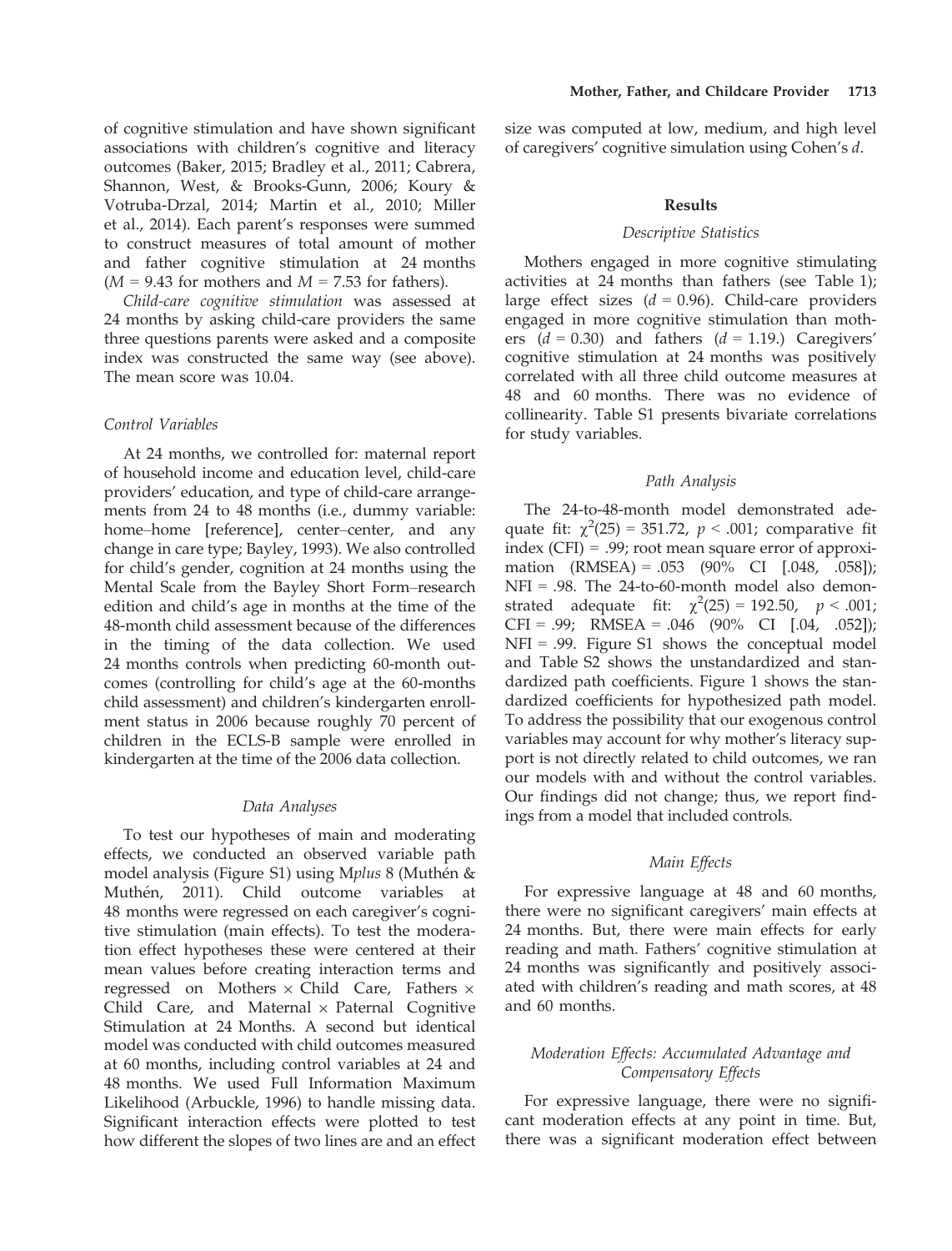#### 1714 Cabrera, Moon, Fagan, West, and Aldoney



Figure 1. Standardized coefficients for hypothesized path model. \*p < .05, \*\*p < .01 and \*\*\*p < .001.

high levels of mothers' and child-care providers' cognitive stimulation at 24 months on children's reading and math at 48 months. Figures 2 and 3 show that the positive effects of high levels of mothers' cognitive stimulation on reading and math, respectively, are even greater when children receive higher levels of cognitive stimulation from their child-care providers, consistent with an accumulated advantage pattern.

For reading, the results showed medium effects  $(d = 0.72)$  for caregiver cognitive stimulation when mothers provided low stimulation, and large effects



Figure 2. Moderation between mothers' cognitive stimulation at 24 and childcare providers' cognitive stimulation at 24 on children's reading skills at 48 months, consistent with accumulated advantage pattern.





Figure 3. Moderation between mothers' cognitive stimulation at 24 and childcare providers' cognitive stimulation at 24 on children's math skills at 48 months, consistent with an accumulated advantage pattern.

Note. Cohen's ds at low mother =  $0.42$ , medium mother =  $1.31$ , high mother = 2.03.

when mothers provided medium  $(d = 1.52)$  and high levels of stimulation ( $d = 2.16$ ). For math the results showed small effects  $(d = 0.42)$  for caregiver cognitive stimulation when mothers provided low stimulation, and large effects when mothers provided medium  $(d = 1.31)$  and high levels of stimulation  $(d = 2.03)$ .

#### **Discussion**

In this study we addressed the question of whether children living in two-parent families and attending child-care benefit more academically at kindergarten entry when they are cognitively stimulated by all their caregivers or whether there are protective benefits such that the high levels of cognitive stimulation by one caregiver compensates for low levels of the other. We extend the literature by including children's most influential caregivers: mothers, fathers, and child-care providers and by focusing in two-parent families because fathers in these families are more likely to contribute to children's early cognitive development (Livingston & Parker, 2011). Specifically, our study contributes to the literature in several ways.

First, as predicted by our main effect hypothesis, we found that in two-parent families, children's preacademic reading and math skills are directly related to the quality of their fathers' cognitive stimulation in toddlerhood. Moreover, these effects appear to be enduring over time, both at preschool and kindergarten entry. Overall, our findings align with studies that have examined father effects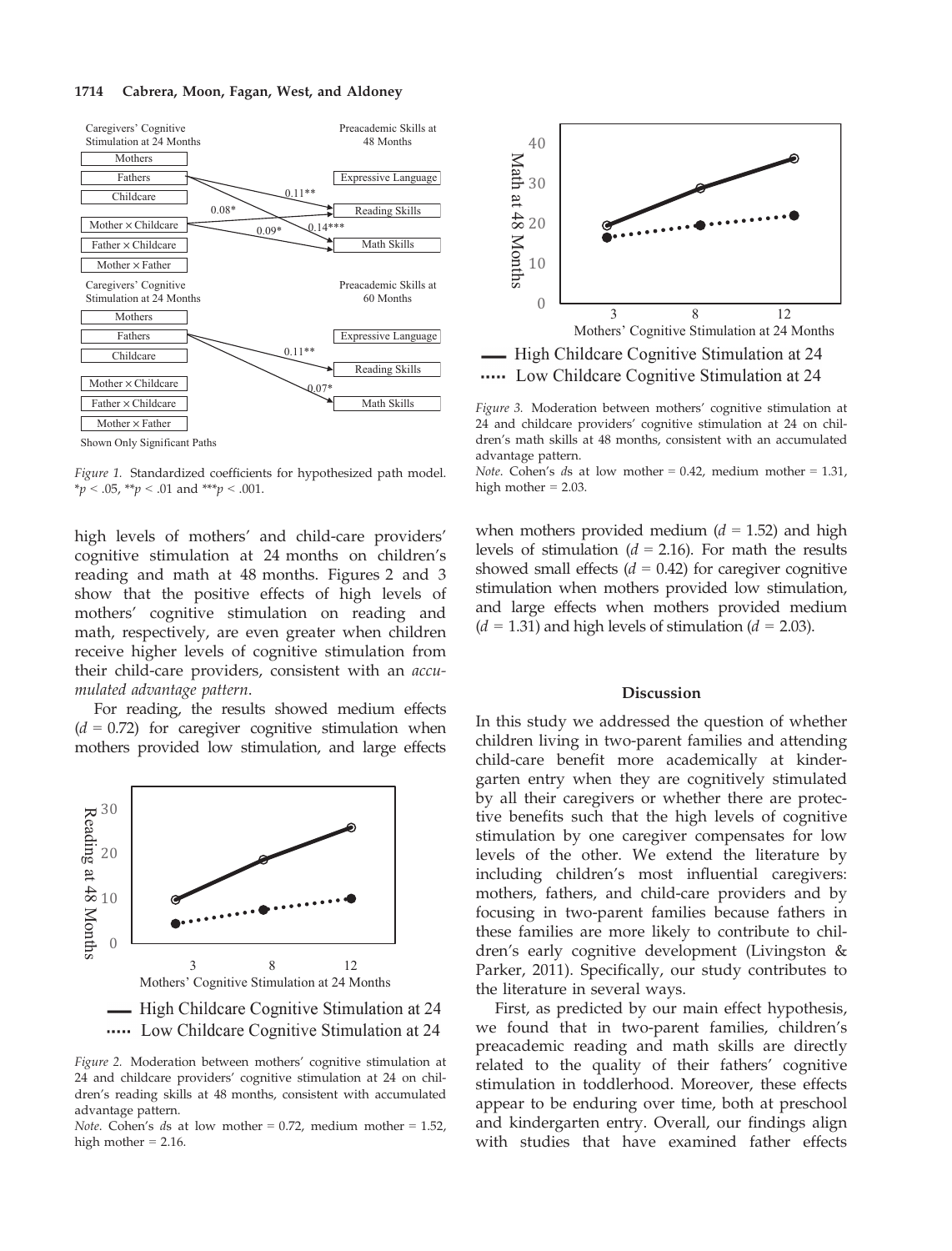(Baker, 2013, 2015; Malin et al., 2014), but do not align with studies of mother effects (Weigel et al., 2005). One possible explanation is that studies of maternal effects on chidlren's skills might have been overestimated as many of these studies did not include the rigorous list of controls included in this study nor did they control for father effects (e.g., Weigel et al., 2005). Alternatively, it is possible that fathers' engagement in cognitive stimulating activities is qualitatively different from mothers'. Indeed, studies have shown that compared to mothers', fathers' reading skills are of higher quality (e.g., fathers ask more wh questions), which is associated with children's improved skills (Malin et al., 2014). Future research needs to include both parents to be able to parse out independent effects.

Second, our findings support our accumulated advantage hypothesis that children benefit more from their child-care experience when parents provide higher levels of cognitive stimulation at home. In particular, we found that children's early reading and math skills are strengthened at preschool when both mothers and child-care providers engaged in high levels of cognitive stimulation during toddlerhood. These interaction effects were not observed at kindergarten entry or with fathers. Our finding is partially consistent with studies that school-age children do better in reading and math in first through fifth grades when they are consistently cognitive stimulated at home by their mothers and at school by their teachers during the early years (Crosnoe et al., 2010; Votruba-Drzal, 2006). However, we found no evidence of compensatory effects between mothers and child-care providers and between mothers and fathers as others have found (Bradley et al., 2011; Martin et al., 2010; Miller et al., 2014). One difference between studies that have reported compensatory effects and ours is that we tested this hypothesis in two-parent families, whereas they tested it in low-income families, who are more likely, on average, to provide lower levels of cognitive stimulation than two-parent families. The average quality ratings for mothers and fathers in our study was 9 and 7, respectively (range 4–12), suggesting relatively high levels of cognitive stimulation at home and therefore less need for compensation.

Third, as predicted by bioecological theory that proximal processes vary systematically contingent on the developmental outcome, our findings support the conclusion that the types of informal activities parents engage at home to cognitively stimulate their children matter more for reading and math than they do for the development of language skills. This finding is consistent with what we know

about how children learn language, which is through high-quality social interactions than just by the quantity of reading as was measured in this study (Hirsh-Pasek et al., 2015).

Fourth, our findings support the ecological model that children's multiple caregivers influence children in specific and distinct ways. We find evidence that in two parent families, mothers' cognitive stimulation and the way they influence children's skills is different from fathers. In these families, father effects tend to be direct and enduring (both at preschool and kindergarten entry), whereas mother effects tend to be interactive and not as enduring (only at preschool). Our study also shows that when the independent effects of children's most influential caregivers are included in statistical models, the patterns of influence do not completely converge with the patterns reported in the prior literature where only one or two caregivers are included. In two-parent families, mothers and fathers and child-care providers influence their children's readiness for school in unique and combined ways that vary by children's developmental domains.

# Limitations and Future Directions

This study has several limitations. Methodologically, we were limited to measures of the quantity of cognitive stimulation children receive from caregivers. It would be important to have quality measures of these interactions. Our findings generalize only to two-parent families. Our study did not differentiate between the cognitive stimulation children received from providers in home-based and center-based child-care settings.

Despite these limitations, our findings are important. They emphasize the unique role that mothers, fathers, and child-care providers play in getting children ready for school: Father effects seem to be direct and long-lasting, mother effects seem to be mostly interactive (with child-care providers). Our findings also suggest that child-care centers and other programs for young children should include both mothers and fathers into their early education programs, as these are more likely to pay dividends compared to programs where only mothers are included.

## References

Anders, Y., Rossbach, H. G., Weinert, S., Ebert, S., Kuger, S., Lehrl, S., & von Maurice, J. (2012). Home and preschool learning environments and their relations to the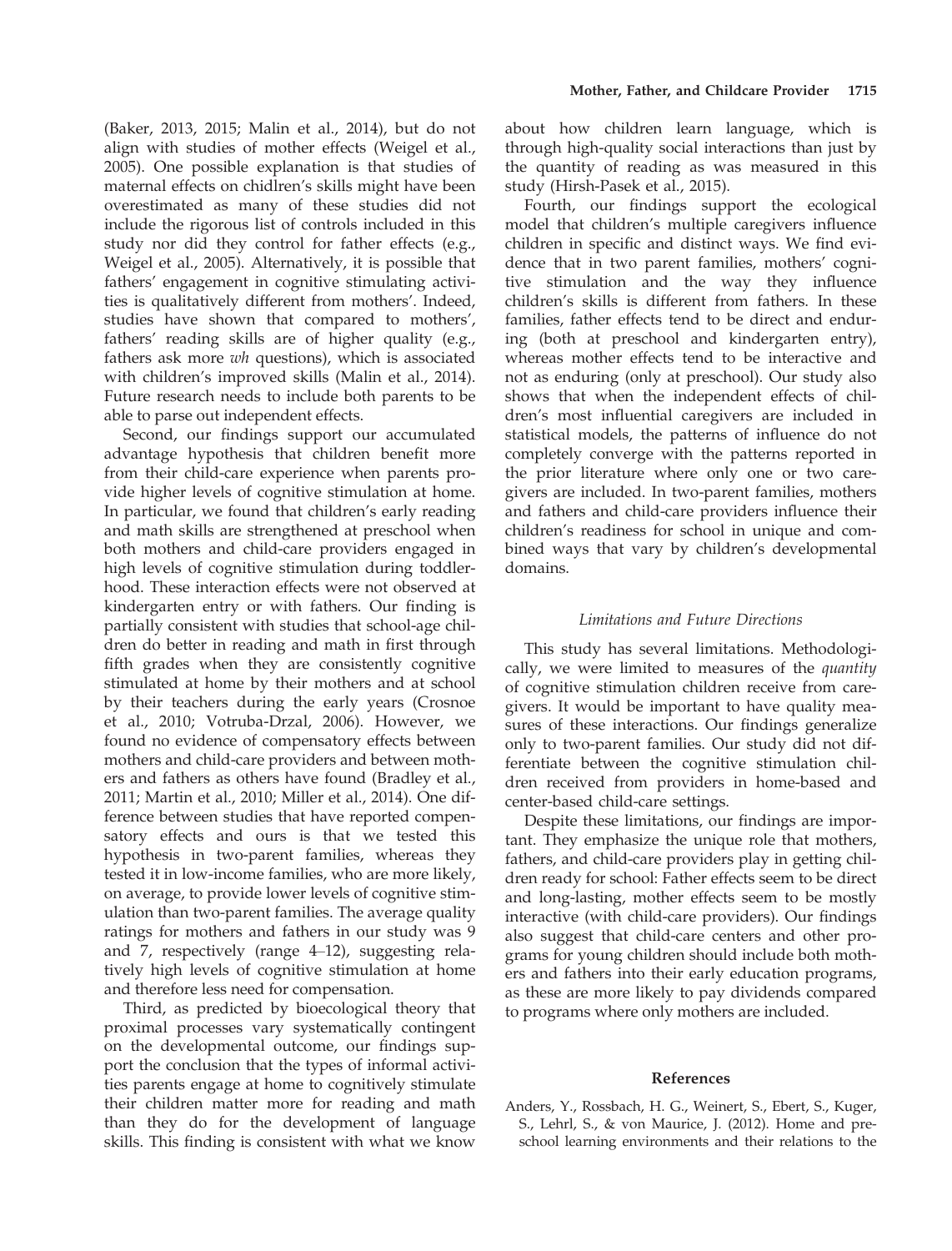development of early numeracy skills. Early Childhood Research Quarterly, 27(2), 231–244. [https://doi.org/10.](https://doi.org/10.1016/j.ecresq.2011.08.003) [1016/j.ecresq.2011.08.003](https://doi.org/10.1016/j.ecresq.2011.08.003)

- Arbuckle, J. L. (1996). Full information estimation in the presence of incomplete data. In G. A. Marcoulides & R. E. Schumacker (Eds.), Advanced structural equation modeling (pp. 243–277). Mahwah, NJ: Erlbaum.
- Baker, C. E. (2013). Fathers' and mothers' home literacy involvement and children's cognitive and social emotional development: Implications for family literacy programs. Applied Developmental Science, 17, 184–197. <https://doi.org/10.1080/10888691.2013.836034>
- Baker, C. E. (2015). Fathers' language input during shared book activities: Links to children's kindergarten achievement. Journal of Applied Developmental Psychology, 36, 53– 59.<https://doi.org/10.1016/j.appdev.2014.11.009>
- Bakermans-Kranenburg, M. J., van IJzendoorn, M. H. & Bradley, R. H. (2005). Those who have, receive: The Matthew effect in early childhood intervention in the home environment. Review of Educational Research, 75 (1), 1–26.<https://doi.org/10.3102/00346543075001001>
- Bayley, N. (1993). Manual for the Bayley Scales of infant development (2nd ed.). New York, NY: Psychological Corporation.
- Belsky, J., Vandell, D. L., Burchinal, M. R., Clarke-Stewart, K. A., McCartney, K., & Owen, M. T. (2007). Are there long-term effects of early child care? Child Development, 78(2), 681–701. [https://doi.org/10.1111/j.1467-](https://doi.org/10.1111/j.1467-8624.2007.01021) [8624.2007.01021](https://doi.org/10.1111/j.1467-8624.2007.01021)
- Bradley, R. H., McKelvey, L. M., & Whiteside-Mansell, L. (2011). Does the quality of stimulation and support in the home environment moderate the effect of early education programs? Child Development, 82, 2110–2122. <https://doi.org/10.1111/j.1467-8624.2011.01659.x>
- Bronfenbrenner, U., & Morris, P. (1998). The ecology of developmental processes. In R. M. Lerner (Ed.), Handbook of child psychology: Vol. 1. Theoretical models of human development (5th ed., pp. 993–1028). New York, NY: Wiley.
- Bronfenbrenner, U., & Morris, P. A. (2006). The bioecological model of human development. In W. Damon & R. M. Lerner (Eds.), Handbook of child psychology (pp. 793– 828). New York, NY: Wiley.
- Cabrera, N. J., Shannon, J., & Tamis-LeMonda, C. S. (2007). Fathers' influence on their children's cognitive and emotional development: From toddlers to Pre-K. Applied Developmental Science, 11, 208–213. [https://doi.](https://doi.org/10.1080/10888690701762100) [org/10.1080/10888690701762100](https://doi.org/10.1080/10888690701762100)
- Cabrera, N. J., Shannon, J., West, J., & Brooks-Gunn, J. (2006). Parental interactions with Latino infants: Variation by country of origin and English proficiency. Child Development, 77, 1190–1207. [https://doi.org/10.1111/j.](https://doi.org/10.1111/j.1467-8624.2006.00928.x) [1467-8624.2006.00928.x](https://doi.org/10.1111/j.1467-8624.2006.00928.x)
- Chernoff, J. J., Flanagan, K. D., McPhee, C., & Park, J. (2007). Preschool: First findings from the preschool followup of the Early Childhood Longitudinal Study, Birth Cohort (ECLS-B). First look. NCES 2008–025. Washington, DC: National Center for Education Statistics.
- Crosnoe, R., Leventhal, T., Wirth, R. J., Pierce, K. M., Pianta, R.; The NICHD Early Child Care Research Network. (2010). Family socioeconomic status and consistent environmental stimulation in early childhood. Child Development, 81, 972–987. [https://doi.org/10.](https://doi.org/10.1111/j.1467-8624.2010.01446.x.Family) [1111/j.1467-8624.2010.01446.x.Family](https://doi.org/10.1111/j.1467-8624.2010.01446.x.Family)
- Duncan, S. E., & De Avila, E. A. (1998). PreLAS 2000. Monterey, CA: CTB/McGraw-Hill.
- Farver, J. A. M., Xu, Y., Lonigan, C. J., & Eppe, S. (2013). The home literacy environment and Latino head start children's emergent literacy skills. Developmental Psychology, 49, 775–791.<https://doi.org/10.1037/a0028766>
- Gardner-Neblett, N., Pungello, E. P., & Iruka, I. U. (2012). Oral narrative skills: Implications for the reading development of Black children. Child Development Perspectives, 6, 218–224. [https://doi.org/10.1111/j.1750-8606.](https://doi.org/10.1111/j.1750-8606.2011.00225.x) [2011.00225.x](https://doi.org/10.1111/j.1750-8606.2011.00225.x)
- Ginsburg, H. P., & Baroody, A. J. (2003). Test of early mathematics ability–third edition. Austin, TX: Pro-Ed.
- Hirsh-Pasek, K., Adamson, L., Bakeman, R., Golinkoff, R. M., Pace, A., Yust, P., & Suma, K. (2015). The contribution of early communication to low-income children's language success. Psychological Science, 26, 1071–1083. <https://doi.org/10.1177/0956797615581493>
- Howes, C., Burchinal, M. R., Pianta, R., Bryant, D., Early, D., Clifford, R., & Barbarin, O. (2008). Ready to learn? Children's preacademic achievement in pre-Kindergarten programs. Early Childhood Research Quarterly, 23 (1), 27–50.<https://doi.org/10.1016/j.ecresq.2007.05.002>
- Koury, A. S., & Votruba-Drzal, E. (2014). School readiness of children from immigrant families: Contributions of region of origin, home, and childcare. Journal of Educational Psychology, 106, 268–288. [https://doi.org/10.](https://doi.org/10.1037/a0034374) [1037/a0034374](https://doi.org/10.1037/a0034374)
- Laughlin, L. (2013). Who's minding the kids? Child care arrangements: Spring 2011. Current population reports, P70–135, Washington, DC.
- Lee, R., Zhai, F., Brooks-Gunn, J., Han, W.-J., & Waldfogel, J. (2014). Head start participation and school readiness: Evidence from the Early Childhood Longitudinal Study-Birth Cohort December 10, 2012. Developmental Psychology, 50, 202–215.<https://doi.org/10.1037/a0032280>
- Leffel, K. R., & Suskind, D. L. (2013). Parent-directed approaches to enrich the early language environments of children living in poverty. Seminars in Speech and Language, 34, 267–278.
- Livingston, G., & Parker, K. (2011). A tale of two fathers more are active, but more are absent. Retrieved from [https://www.pewresearch.org/wp-content/uploads/](https://www.pewresearch.org/wp-content/uploads/sites/3/2011/06/fathers-FINAL-report.pdf) [sites/3/2011/06/fathers-FINAL-report.pdf](https://www.pewresearch.org/wp-content/uploads/sites/3/2011/06/fathers-FINAL-report.pdf)
- Loeb, S., Bridges, M., Bassok, D., Fuller, B., & Rumberger, R. W. (2007). How much is too much? The influence of preschool centers on children's social and cognitive development. Economics of Education Review, 26(1), 52– 66.<https://doi.org/10.1016/j.econedurev.2005.11.005>
- Love, J. M., Harrison, L., Sagi-Schwartz, A., van IJzendoorn, M. H., Ross, C., Ungerer, J. A., . . . Chazan-Cohen, R. (2003). Child care quality matters: How